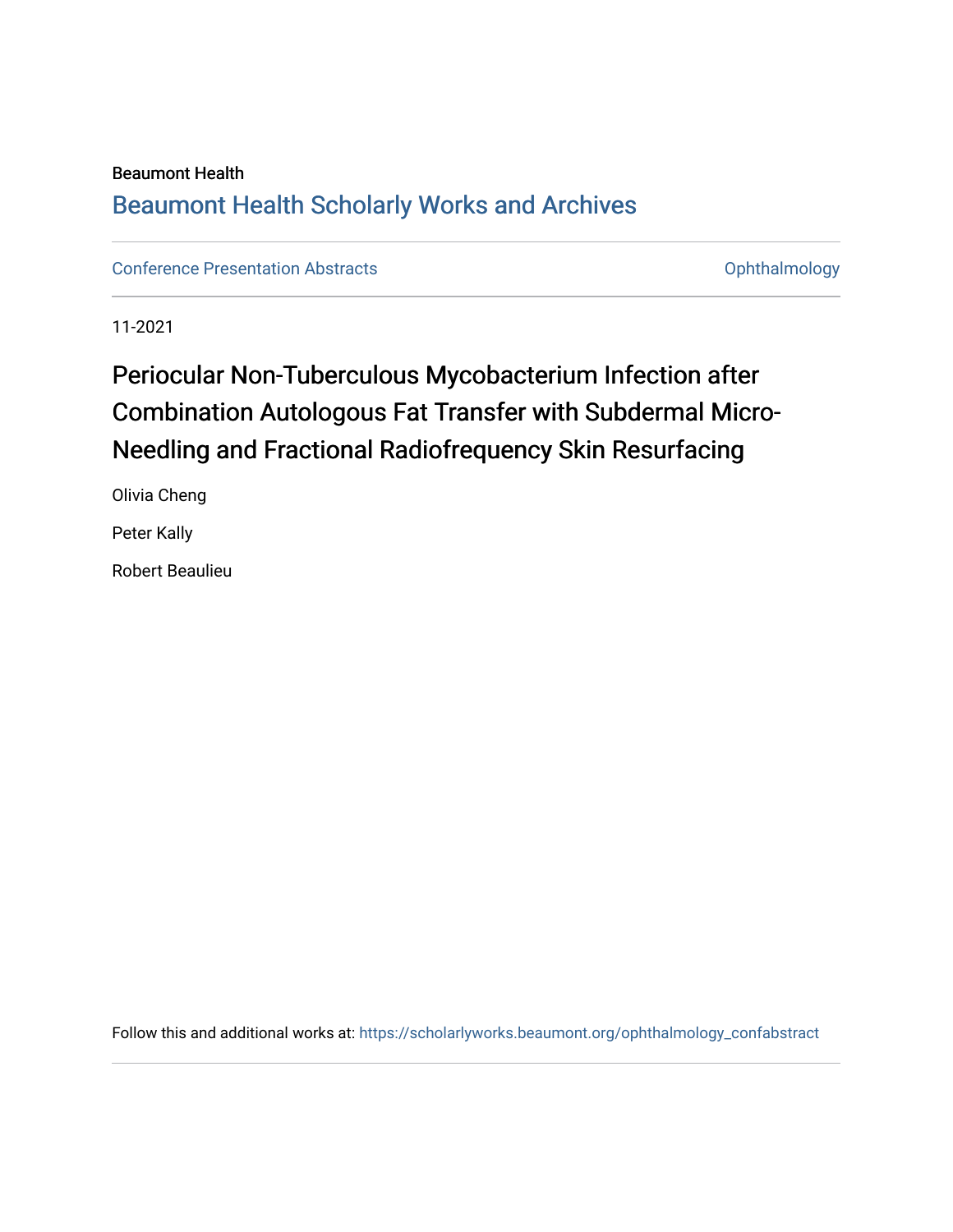# **POSTERS**

## M&M/TOUGH CASES

## Periocular Non-Tuberculous Mycobacterium Infection after Combination Autologous Fat Transfer with Subdermal Micro-Needling and Fractional Radiofrequency Skin Resurfacing

Olivia Cheng<sup>1</sup>, Peter Kally<sup>2,1</sup>, Robert Beaulieu<sup>2,1,3</sup>

*1 Ophthalmology, William Beaumont Hospital, Royal Oak, Michigan, United States, 2Consultants in Ophthalmic and Facial Plastic Surgery, Southfield, Michigan, United States, 3Ophthalmology, Kresge Eye Institute, Detroit, Michigan, United States*

Introduction: This case details Mycobacterium chelonae infection after combination facial autologous fat transfer with subdermal microneedling and fractional radiofrequency skin resurfacing successfully treated with novel tedizolid therapy.

Methods: Case report, collection and evaluation of protected patient health information were HIPPA compliant.

Results: A 59-year-old woman presented from an outside facility three weeks after bilateral lower eyelid autologous fat transfer, subdermal micro-needling and fractional radiofrequency skin resurfacing. Two weeks after surgery, she developed unilateral leftsided swelling and a small erythematous nodule. After failing outpatient antibiotic therapy with clindamycin and trimethoprimsulfamethoxazole, she presented to the emergency room for imaging and intravenous antibiotics for pre-septal cellulitis. Maxillofacial computerized tomography with contrast demonstrated left preseptal cellulitis without frank abscess. After poor response to intravenous vancomycin and ampicillin/sulbactam, her wound was cultured in an area of fluctuance and revealed Myocobacterium chelonae. She was transitioned to an outpatient regimen of clarithromycin and tedizolid for a total of 4 months with resolution of her infection (Figure 1). No recurrence has been detected 3 months after discontinuation.

Conclusions: This case highlights the need for vigilance and a broad differential in delayed post-operative wound infections including non-tuberculous mycobacterium infections. Additional caution may need to be exercised when performing combination autologous fat transfers with subdermal micro-needling procedures. When encountered, Mycobacterium chelonae infections may respond well to prolonged combination therapy with oral clarithromycin and tedizolid.

Figure 1



Figure 1. Treatment of left-sided Mycobacteriam chelonge infection with clarifiremycin and tediscolid a A) are initiation. B) one month of treatment. C) completion of four-month course